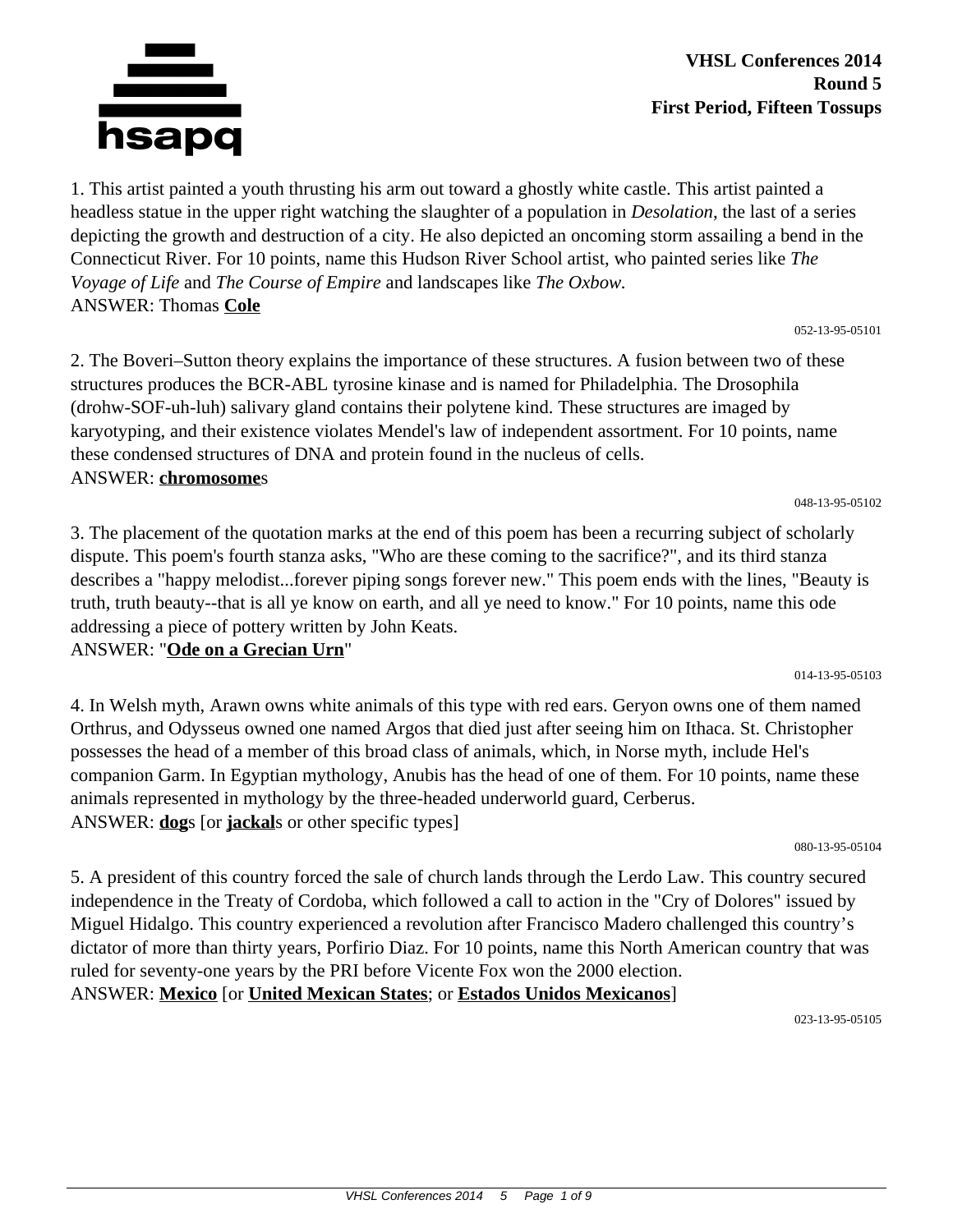6. The main character of this novel becomes friends with the restaurant owners Mr. and Mrs. Turner, the latter of whom is envious of the main character's complexion. The frame narrative of this novel is a conversation with Phoeby Watson. The protagonist of this novel is married to Logan Killicks and Jody Starks, and she lives in Eatonville before she meets Tea Cake, who gets rabies after the Okeechobee hurricane. For 10 points, name this novel about Janie Crawford by Zora Neale Hurston. ANSWER: *Their Eyes Were Watching God*

023-13-95-05106

7. The generating function for these numbers is x times quantity x plus one all over quantity one minus x cubed. The sum of the first n of these numbers is equal to n times n plus one times two n plus 1 all over six. The sum of the first n odd numbers is the nth of these numbers, and these numbers are congruent to 0 or 1 mod 4. These numbers are the only ones that return an integer when raised to the one-half power. For 10 points, name these numbers found by multiplying an integer by itself, whose first few entries are 1, 4, 9. ANSWER: **square** numbers

048-13-95-05107

8. This lake was once home to more than 500 species of haplochromine cichlids (SICK-lids). Water flowing out of this lake is used by the Kiira and Nalubaale (NAH-loo-BAH-lay) power stations. The northern shore of this lake is the site of Port Bell, not far from the cities of Entebbe and Kampala. The first European to find this lake was the Englishman John Hanning Speke. For 10 points, name this lake that is the largest in Africa and the main source of the Nile. ANSWER: Lake **Victoria**

023-13-95-05108

9. This molecule is exposed to nitric and sulfuric acid and then hydrogenated, to form aniline. Napthalene contains two of these molecules fused together. When this molecule is missing a hydrogen, it is called a phenyl group. This carcinogen's structure is often drawn as a hexagon with a circle inside, representing the movement of electrons around its ring. For 10 points, identify this hydrocarbon that consists of a completely conjugated six carbon ring and has formula C 6–H 6. ANSWER: **benzene** [or **C6H6** until it is read; prompt on **phenyl**]

10. Lion and Old Ben die in this author's story "The Bear," part of a series about Ike McCaslin titled *Go Down, Moses.* Near the end of a novel written by this author, Luster drives a carriage the wrong way around a Confederate monument. A character created by this author gets a black eye fighting with Gerald Bland and drowns himself after a year at Harvard. For 10 points, name this Southern author who used the narrators Benjy, Quentin, and Jason Compson in his *The Sound and the Fury.* ANSWER: William **Faulkner**

023-13-95-05110

11. In this story, Happy Harry's Bar and Grill is visited by an avid reader of the right-wing periodical *The New Frontiersman,* and Derf leads a gang of "knot-tops." A wall of television screens broadcasts news to the owner of the lynx Bubastis (byoo-BASS-tis) in this graphic novel, in which Laurie Juspeczyk (yoos-PETCH-ick) goes on a tour of Mars with her lover, the omnipotent, blue Doctor Manhattan. For 10 points, name this graphic novel in which Rorschach investigates The Comedian's death. ANSWER: *Watchmen*

<sup>239-13-95-05109</sup>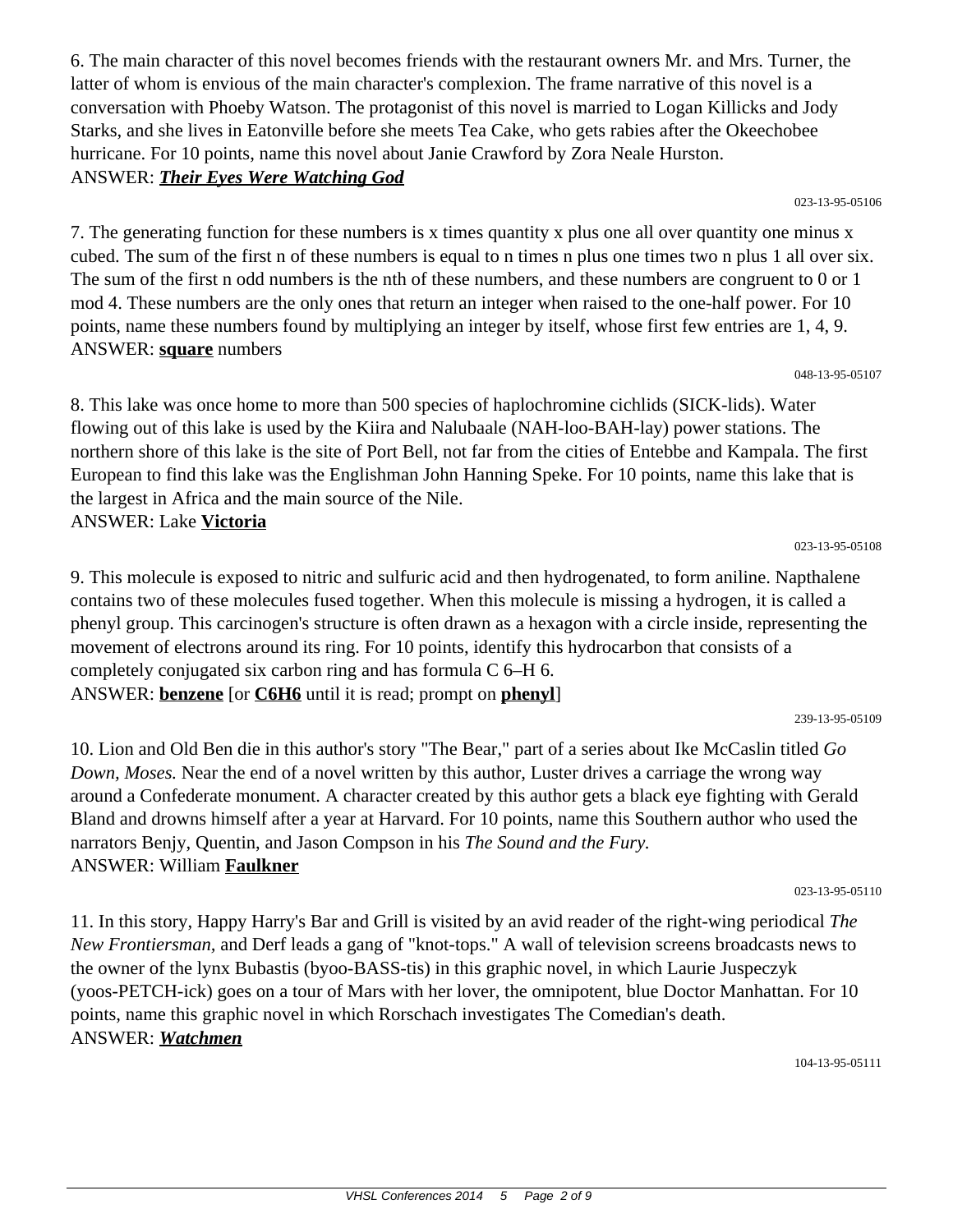12. Upon centrifugation, this organelle forms microsomes, and it contains dolichol (doll-EE-cole) phosphate donors used in N-linked glycosylation. The Sec61 complex is used to transport some molecules into this organelle, which also contains protein disulfide isomerase. The KDEL sequence keeps proteins in this organelle. One type of this organelle is used to detoxify metabolites, while another type has ribosomes on its surface. For 10 points, name this organelle which has rough and smooth types. ANSWER: **endoplasmic reticulum** [or **ER**]

048-13-95-05112

13. This man was shot five times by the radical Ferdinand Cohen-Blind. He urged the passage of the Anti-Socialist Laws and innovative Sickness and Accident Insurance Laws. This man claimed that the great questions of the day would be resolved "by iron and blood" and launched the anti-Catholic *Kulturkampf.* He was eventually removed from office by Kaiser Wilhelm II. For 10 points, name this chancellor who unified the German states into a Prussia-dominated empire. ANSWER: Otto von **Bismarck**

052-13-95-05113

14. In this novel, the basin a barber uses to cover his head in the rain is identified with the helmet of the legendary Moorish king Mambrino. In this novel, the protagonist is eventually defeated by Samson Carrasco. The protagonist of this novel famously tilts at windmills that he believes to be giants, and he idolizes Dulcinea del Toboso and is served by Sancho Panza. For 10 points, name this novel about a delusional man who thinks he is a knight, the masterpiece of Miguel de Cervantes. ANSWER: *Don Quixote* [or *The Ingenious Gentleman Don Quixote of La Mancha*; or *El Ingenioso Hidalgo Don Quijote de La Mancha*]

014-13-95-05114

15. This state hosts a unique boat-based extension of the U.S. Postal Service, which brings mail to residents along the Magnolia River. The largest cast-iron statue in the world is found in this state and depicts Vulcan, honoring the steel industry here. Its city of Enterprise hosts a memorial to the end of cotton cultivation, the Boll Weevil Monument. For 10 points, name this state where NASA's Marshall Center is in Huntsville and the Vulcan statue stands in Birmingham. ANSWER: **Alabama**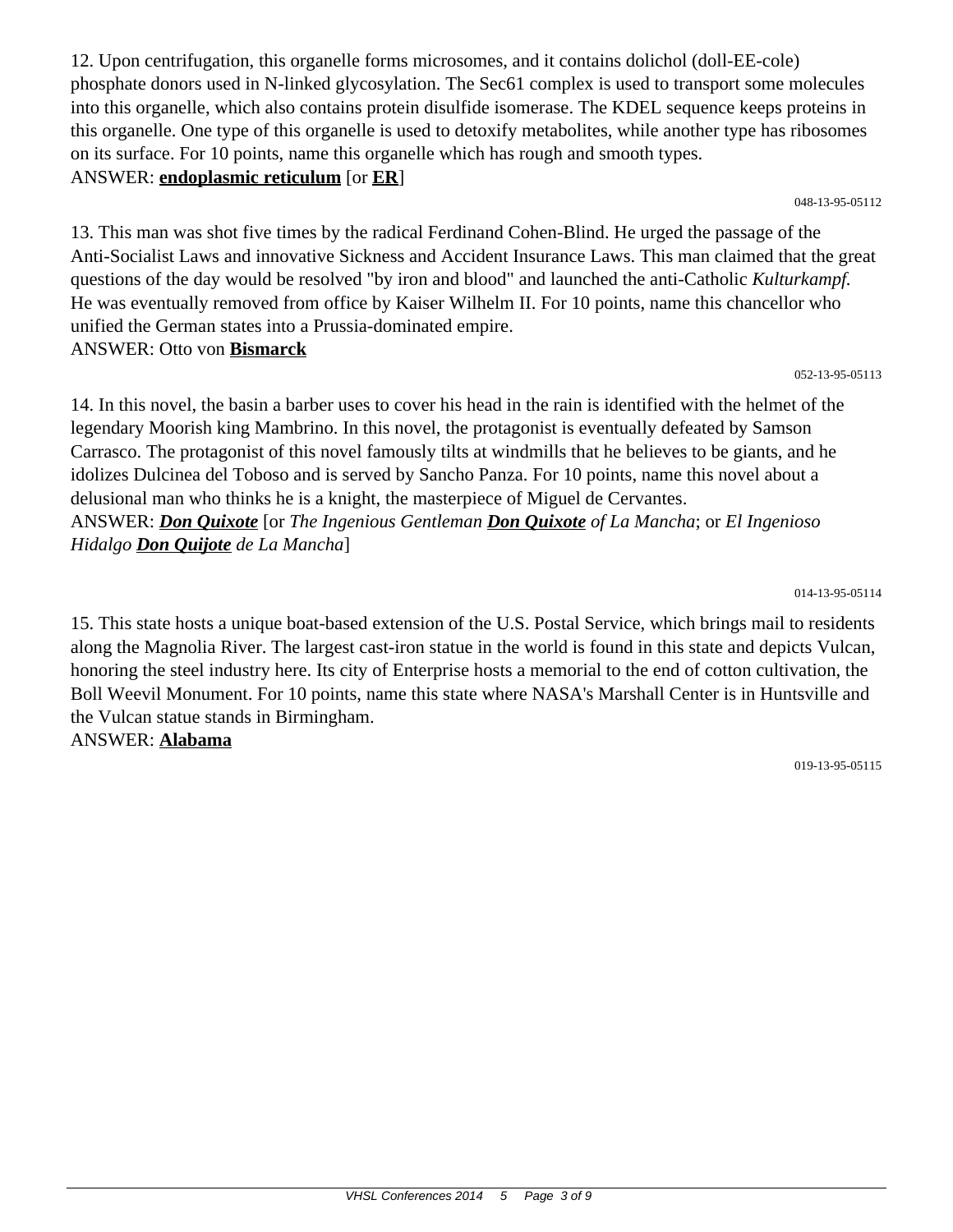

1A. What French thinker advocated the separation of powers across branches of government in his treatise *The Spirit of the Laws?*

ANSWER: Charles de Secondat, Baron de **Montesquieu**

1B. What gland in the skull receives signals from the hypothalamus and is divided into anterior and posterior portions?

# ANSWER: **pituitary** gland

2A. What Romanization system for Mandarin Chinese replaced the older Wade-Giles system and is widely used today?

## ANSWER: **Pinyin**

2B. The Earth's inner core is composed primarily of nickel and what liquified element, whose sulfide may be found on the surface as pyrite?

# ANSWER: **iron** [or **Fe**]

3A. This is a 20-second calculation question. In a round-robin quizbowl tournament, 36 games were played. How many teams participated? ANSWER: **9**

3B. This is a 20-second calculation question. If the cosecant of theta is negative three-halves, what is the sine of theta?

ANSWER: **-2/3**

4A. What non-synoptic Gospel begins with the declaration, "In the beginning was the Word?" ANSWER: Gospel of **John**

4B. What equation is used to calculate the pH of a buffer solution from the pKa of the constituent and the concentrations of base and acid?

ANSWER: **Henderson-Hasselbalch** equation

5A. What three peaked mountain in Tanzania is the highest mountain in Africa? ANSWER: Mount **Kilimanjaro**

5B. Which smallest Galilean moon contains a surface of frozen water and could theoretically contain life in a liquid ocean hidden underneath?

#### ANSWER: **Europa**

6A. Datis (DAY-tiss) and Artaphernes (ar-uh-FER-neez) were defeated by Miltiades (mil-TIE-uh-deez) at what 490 BCE battle?

# ANSWER: Battle of **Marathon**

6B. What first-in first-out data structure is contrasted with the last-in first-out stack and can have priorities associated with its elements in its priority type?

#### ANSWER: **queue**

7A. What treaty signed before the Battle of New Orleans ended the War of 1812? ANSWER: Treaty of **Ghent**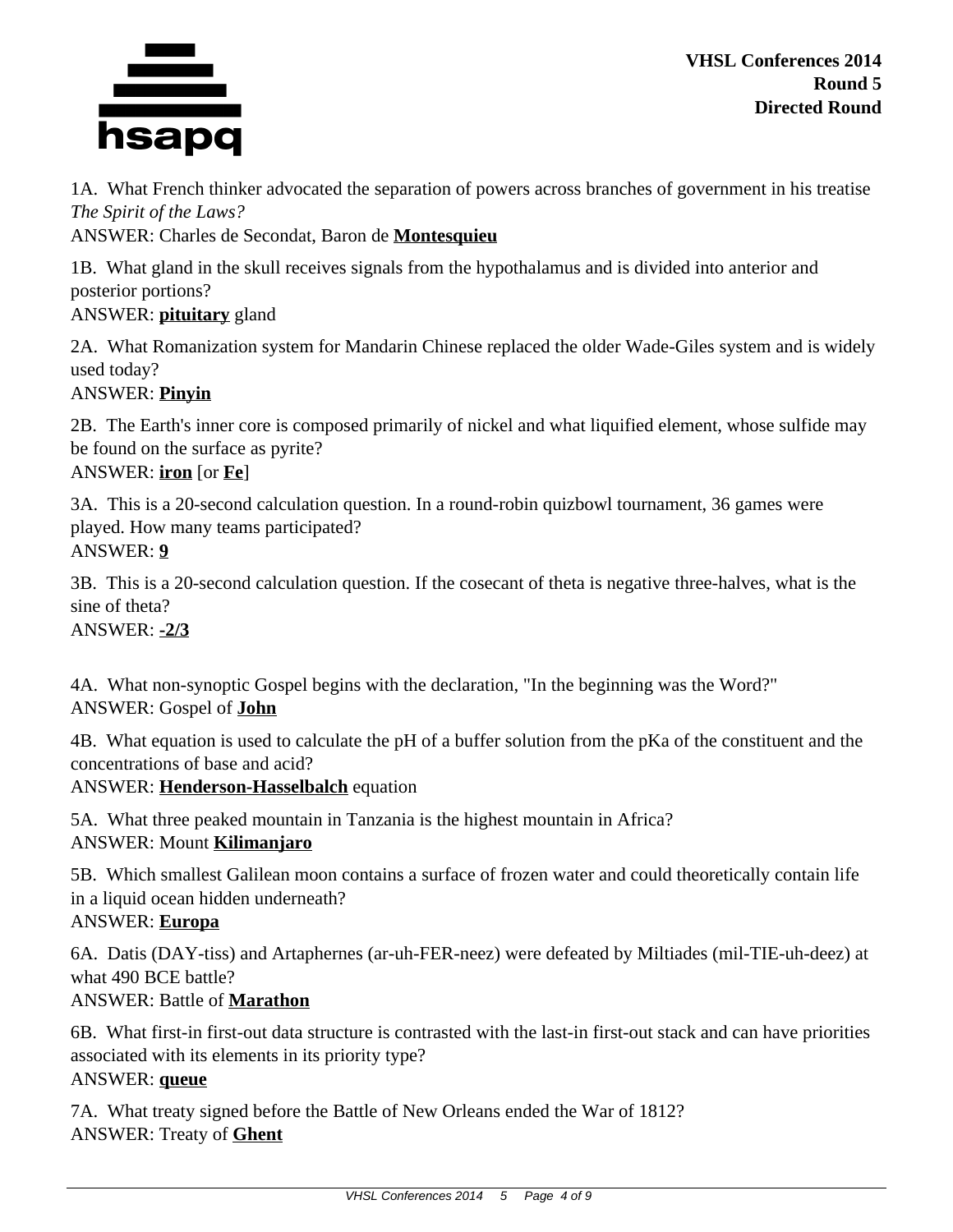7B. What Texas Senator gave a twenty-one-hour long speech about the importance of defunding the Affordable Care Act in 2013? ANSWER: Ted **Cruz**

8A. What was the nickname given to the stylish basketball played by the Lakers in the era of Kareem Abdul-Jabbar and Magic Johnson?

# ANSWER: "**Showtime**"

8B. What 2013 first-person shooter created by DICE and distributed by EA features online combat on maps called Operation Locker and Hainan (HIGH-non) Resort? ANSWER: *Battlefield 4* [do not accept or prompt on "Battlefield"]

9A. This is a 30-second calculation question. A 2-foot wide rectangular path is put around a 6 foot by 10 foot garden. What is the area covered by the path? ANSWER: **80**

9B. This is a 30-second calculation question. At a pet superstore, every shopper owns a cat, a dog, or both. If 30% of people own a cat, and 90% of people own a dog, what percentage of people own both? ANSWER: **20** percent

10A. What Jonathan Swift pamphlet satirically proposes the consumption of Irish babies as a solution to the problem of famine?

# ANSWER: "A **Modest Proposal**"

10B. What Giuseppe Verdi opera is about an Ethiopian princess? ANSWER: *Aida*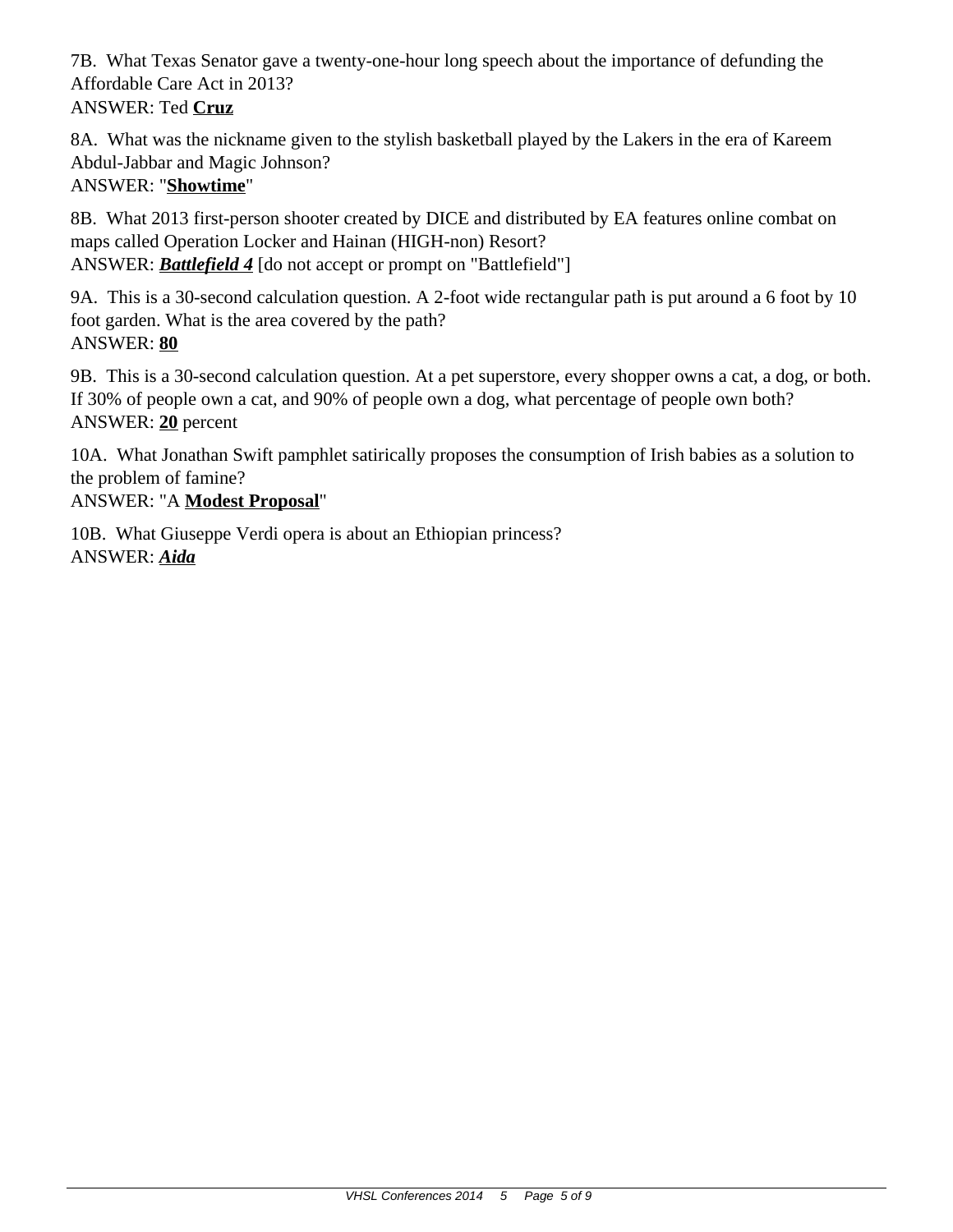

**VHSL Conferences 2014 Round 5 Third Period, Fifteen Tossups**

1. A participant in this 2013 event once killed a television thief by setting fire to a tire around his neck. Ileana Ros-Lehtinen (ROSS-leh-TIE-nen) said this event was "a propaganda coup for the tyrant," referring to Barack Obama shaking Raul Castro's hand here. At this event, Obama took a "selfie" with the Danish Prime Minister's phone. For 10 points, name this December 2013 event, held at FNB Stadium in Johannesburg, where fraudulent sign language interpretation was performed. ANSWER: state **funeral** of Nelson **Mandela** [or **Mandela's memorial** service, etc.]

052-13-95-05117

2. This colony's population was bolstered by the arrival of the *Fortune,* the *Anne,* and the *Little James.* The first person born in this colony was Peregrine White, whose mother married its leader Edward Winslow. Its governor for about thirty nonconsecutive years was William Bradford, who helped develop a compact between people heading to this colony on the *Mayflower.* For 10 points, name this colony in present-day Massachusetts that was settled by the Pilgrims.

ANSWER: **Plymouth** Bay Colony [do not accept "Massachusetts Bay"]

023-13-95-05118

014-13-95-05119

3. In this novel, a pocketknife and a bag of congregation money is used by William Dane to frame the protagonist, after which his fiancée leaves him and he is cast out from Lantern Yard. Near the end of this novel, the draining of a stone quarry reveals the skeleton of Dunstan Cass clutching the protagonist's stolen gold, which was taken on the day he discovered the infant Eppie. For 10 points, name this short novel about the title weaver of Raveloe written by George Eliot.

#### ANSWER: *Silas Marner*

4. Fluids with this property are the subject of MHD. The conservation of this quantity is a consequence of the local gauge invariance of the EM field. The density of this quantity, which is symbolized rho, is divided by epsilon-sub-naught in one formulation of Gauss's Law. The derivative of this quantity with respect to time gives the current, and this quantity for the electron was measured in Millikan's oil drop experiment. For 10 points, name this quantity measured in coulombs. ANSWER: **charge**

048-13-95-05120

5. A character in this short story mentions how sixty cents were saved by continuous haggling with grocers and butchers. Madame Sofronie gives twenty dollars to a character in this story, and that character is delighted by the sight of expensive hair combs. Della urges her husband Jim to try out the platinum fob chain on his gold watch in this story. For 10 points, name this story in which a couple sell their most valuable possessions to buy Christmas presents for each other, written by O. Henry. ANSWER: "The **Gift of the Magi**"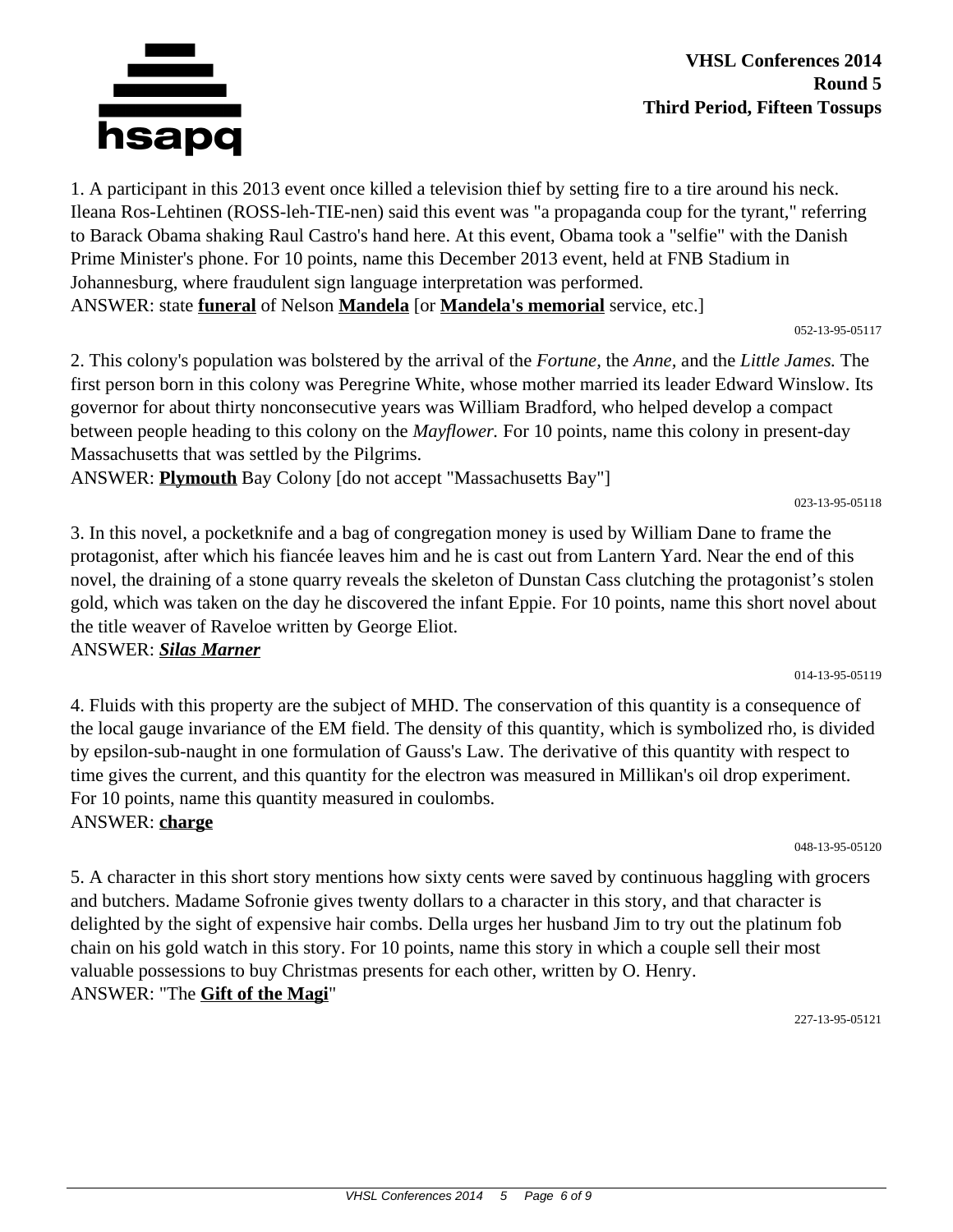6. The Ziehl-Neelson test, which is mainly used to detect tuberculosis, uses a dye that stains acid-fast bacteria this color. Class M stars exhibit this color, and are the most common in the universe. Lithium burns this color in a flame test. Algae that are this color have the pigment phycoerythin, and some of them are used for materials such as agar. Algae blooms are named for this type of tide. For 10 points, name this color, which has the largest wavelength of the visible spectrum and is the color of blood. ANSWER: **red**

140-13-95-05122

014-13-95-05123

140-13-95-05124

7. In its original context, this poem was grouped together with a biography of St. Christopher called *The Wonders of the East* and a verse rendition of the story of Judith. This most famous poem from the Nowell Codex begins by recounting the deeds of Scyld Scefing. In it, Wiglaf aids the title character, the king of the Geats, in his fight against the dragon who kills him. For 10 points, name this Old English epic about a warrior who slays Grendel.

## ANSWER: *Beowulf*

8. This effect occurs in RLC circuits when the inductor and capacitor cancel each other's effects. Optical cavities are built to specifically induce this effect in light. In chemistry, bonds that are affected by this phenomenon are often drawn with a dashed line. This term is used to describe molecules where electrons shift between bonds, making multiple Lewis diagrams necessary to write out all possible structures. For 10 points, name this physical effect where a wave exhibits larger oscillations at certain frequencies. ANSWER: **resonance**

9. Representatives in this territory adopted a constitution based on Iowa's in the Champoeg (sham-POO-ee) Meetings. Fur magnate John Jacob Astor founded the city of Astoria in this territory. Its northern boundary was set at the 49th parallel despite James K. Polk's campaign slogan of "Fifty-Four Forty or Fight!" For 10 points, name this territory in the Pacific Northwest, often disputed between the United States and England, which was settled via a trail beginning in Independence, Missouri. ANSWER: **Oregon** Territory [or **Oregon** Country]

080-13-95-05125

10. This author wrote a short story about an affair started in Yalta by Anna and Dmitri Gurov. In addition to writing "The Lady with the Dog," this author wrote a play in which Konstantin kills himself after the actress Nina falls for the arrogant writer Trigorin. This playwright wrote about the chopping down of the title portion of the Ranevskaya (ran-eff-SKIE-uh) estate in another play. For 10 points, name this Russian playwright of *The Seagull* and *The Cherry Orchard.*

023-13-95-05126

11. A Baroque composer from this country wrote the book *The Art of Playing the Harpsichord.* Another composer from here included "The Girl with the Flaxen Hair" in his two books of *Preludes*. This country is home to the group of composers known as Les Six, as well as the composer of "Prelude to the Afternoon of a Faun" and "Clair de Lune." For 10 points, name this country home to composers Francois Couperin and Claude Debussy, whose national anthem is "Le Marseillaise." ANSWER: **France**

140-13-95-05127

# ANSWER: Anton **Chekhov**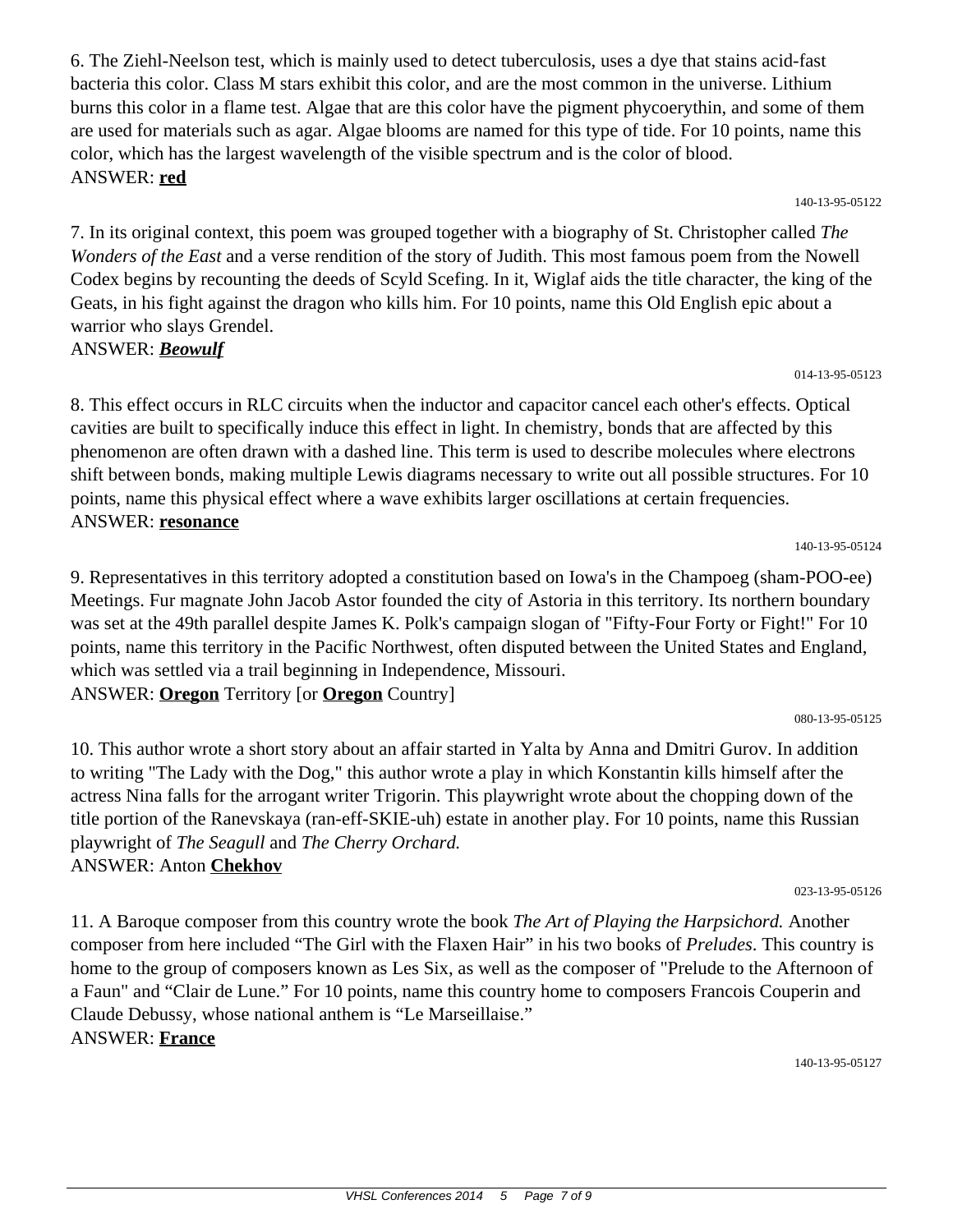12. During this war, two battles were fought at St. Albans, the latter of which led to Henry VI's release from captivity. Richard Neville became known as Warwick the Kingmaker for his actions during this conflict. In its climactic clash, Richard III exclaimed, "A horse, a horse, my kingdom for a horse!" before dying at Bosworth Field. For 10 points, identify these fifteenth-century English conflicts between the Houses of Lancaster and York, named for their red and white floral emblems. ANSWER: Wars of the **Roses**

233-13-95-05128

13. Constantin Brancusi's sculptures with this title are shaped nearly like the block-shaped material that they were sculpted from. Another sculpture of this name shows one person holding a book in his left hand and covering the face of the other. A sculpture of this name depicting Paolo and Francesca and originally meant for *The Gates of Hell* was made by Auguste Rodin. For 10 points, give the common title of these artworks, which all show two people engaged in a display of affection. ANSWER: *The Kiss*

140-13-95-05129

14. Emile Durkheim theorized that these people had a high rate of suicide due to low levels of integration and social control. According to another book, these people expressed their virtue in a worldly "calling" and were reduced to "ideal-types." That book argued that their deep soul searching about whether they will be saved or not led them to pursue financial success. For 10 points, name this religious group who embodied the "spirit of capitalism" with their "ethic" according to Max Weber. ANSWER: **Protestant**s [or **Calvinist**s; or **Lutheran**s; prompt on **Christian**s]

020-13-95-05130

15. At the end of this play, a character gives a speech declaring, "A woman moved is like a fountain troubled, muddy, ill-seeming, thick, bereft of beauty." In the frame story of this play, Christopher Sly is tricked into thinking he is a lord. In this play, Gremio is among the suitors of Bianca, who is wooed successfully by Lucentio. For 10 points, name this Shakespeare comedy in which Petruchio disciplines his wife Katharina, who is compared to the title animal.

ANSWER: *The Taming of the Shrew*